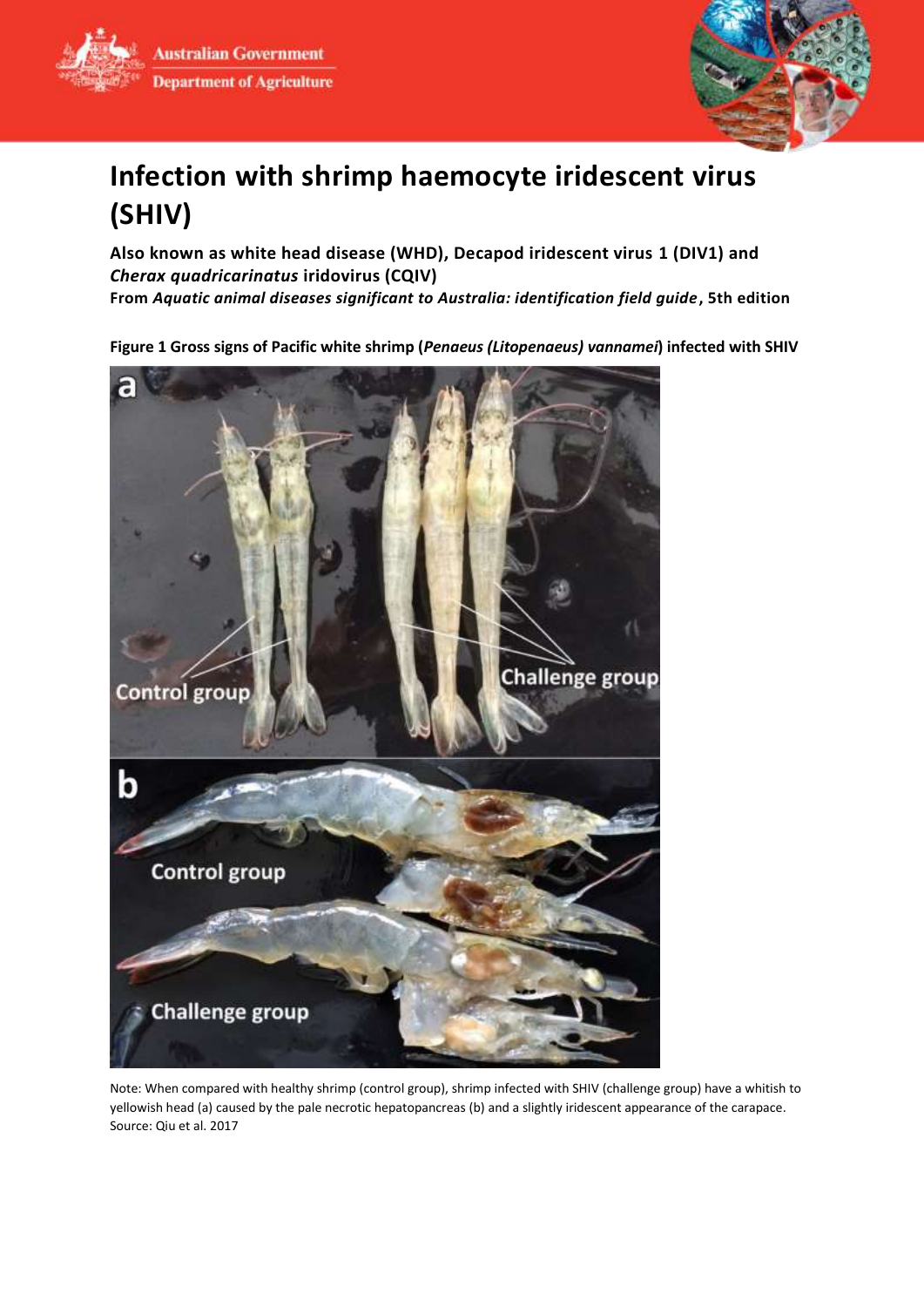# **Signs of disease**

Important: Animals with this disease may show one or more of these signs, but the pathogen may still be present in the absence of any signs.

Disease signs at the farm, tank or pond level are:

- lethargy
- **•** cessation of feeding
- diseased shrimp sinking to the bottom of the pond
- sudden onset of high mortalities in late-postlarvae, juvenile or subadult prawns.

Gross pathological signs are:

- empty stomach and gut
- **•** soft shell
- mutilated antennae
- whitish to yellowish coloured head caused by a pale atrophied hepatopancreas
- white triangle under the carapace at the base of the rostrum in *Macrobrachium rosenbergii*
- slightly reddish body colour in around one third of affected shrimp.

Microscopic pathological signs are:

- many necrotic cells with pyknotic nuclei in the haematopoietic tissue and circulating haemocytes in the gills, hepatopancreas and haemolymph sinuses
- dark eosinophilic inclusions and karyopyknosis in haematopoietic tissue
- basophilic intracytoplasmic inclusions in haemocytes and other affected cells
- TEM shows many icosahedral non-enveloped virions in arrays within the cytoplasm of haemocytes found in the haemal sinuses, haematopoietic tissue, hepatopancreas and muscle.

# **Disease agent**

SHIV, also known as Decapod iridescent virus 1 (DIV1), is an iridescent virus with a double stranded DNA genome, classified within the proposed genus *Decapodiridovirus* within the family *Iridoviridae*. SHIV emerged in China around 2014, causing high mortalities and significant economic losses in cultured *Penaeus (Litopenaeus) vannamei* and *Macrobrachium rosenbergii*. Genome sequencing has revealed that SHIV and *Cherax quadricarinatus* iridovirus (CQIV), identified from freshwater red claw crayfish *Cherax quadricarinatus,* are likely to be different strains of the same virus species.

Department of Agriculture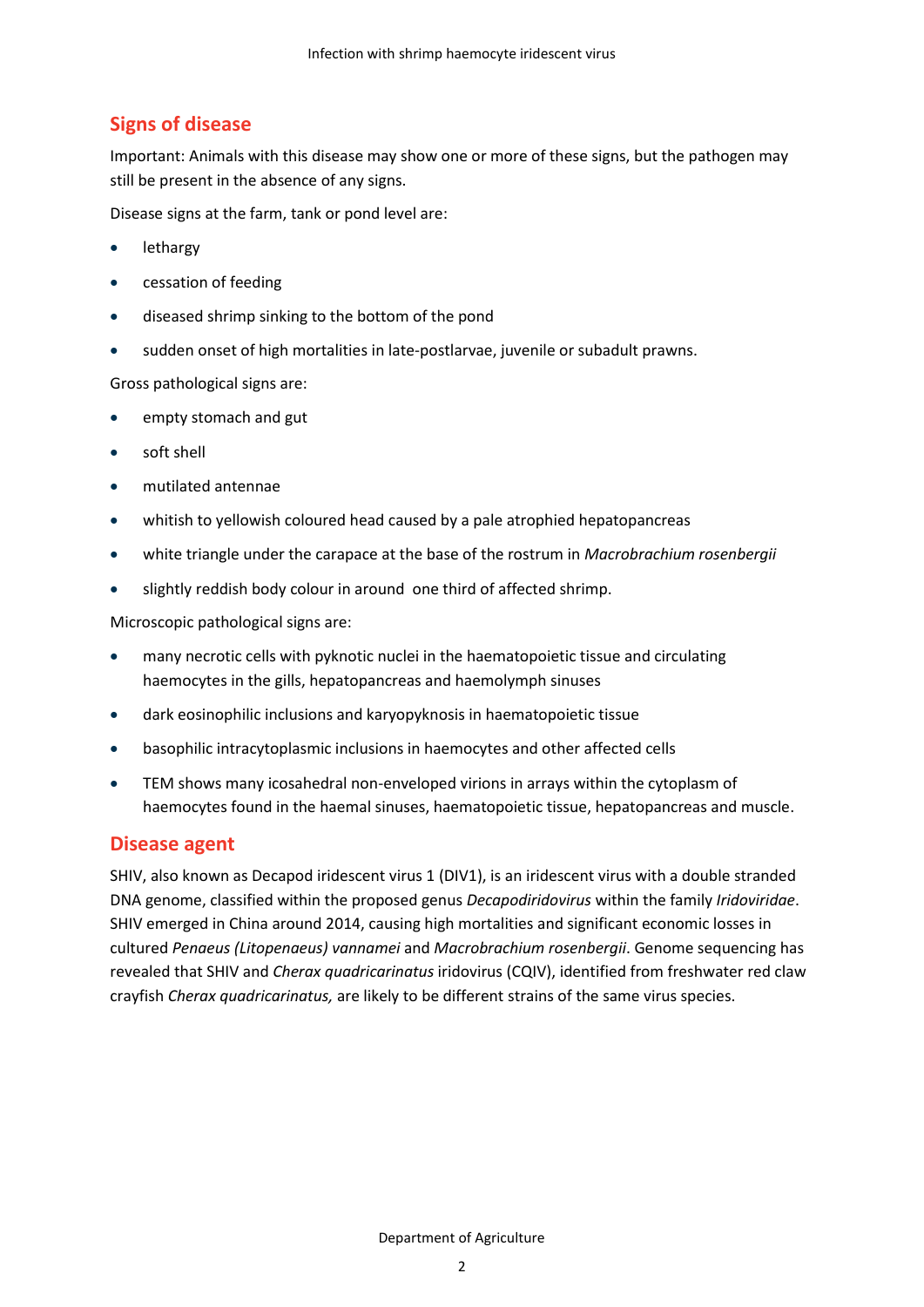# **Host range**

#### **Table 1 Species known to be susceptible to SHIV**

| Common name          | <b>Scientific name</b>         |
|----------------------|--------------------------------|
| Pacific white shrimp | Penaeus (Litopenaeus) vannamei |

### **Table 2 Non-penaeids known to be susceptible to SHIV**

| Common name                             | <b>Scientific name</b>    |
|-----------------------------------------|---------------------------|
| Giant freshwater prawn <sup>a</sup>     | Macrobrachium rosenbergii |
| Louisiana swamp crayfish <sup>a</sup>   | Procambarus clarkii       |
| Oriental freshwater shrimp <sup>a</sup> | Macrobrachium nipponense  |
| Oriental prawn                          | Exopalaemon carinicauda   |
| Redclaw crayfish <sup>a</sup>           | Cherax quadricarinatus    |
|                                         |                           |

**a** Naturally susceptible.

### **Table 3 Potential carriers of SHIV**

| Common name               | <b>Scientific name</b>             |
|---------------------------|------------------------------------|
| Chinese white shrimp      | Penaeus (Fenneropenaeus) chinensis |
| Superb freshwater shrimp  | Macrobrachium superbum             |
| Cladocerans (water fleas) | Order Cladocera                    |

### **Presence in Australia**

Exotic disease—not recorded in Australia.

### **Map 1 Presence of SHIV, by jurisdiction**

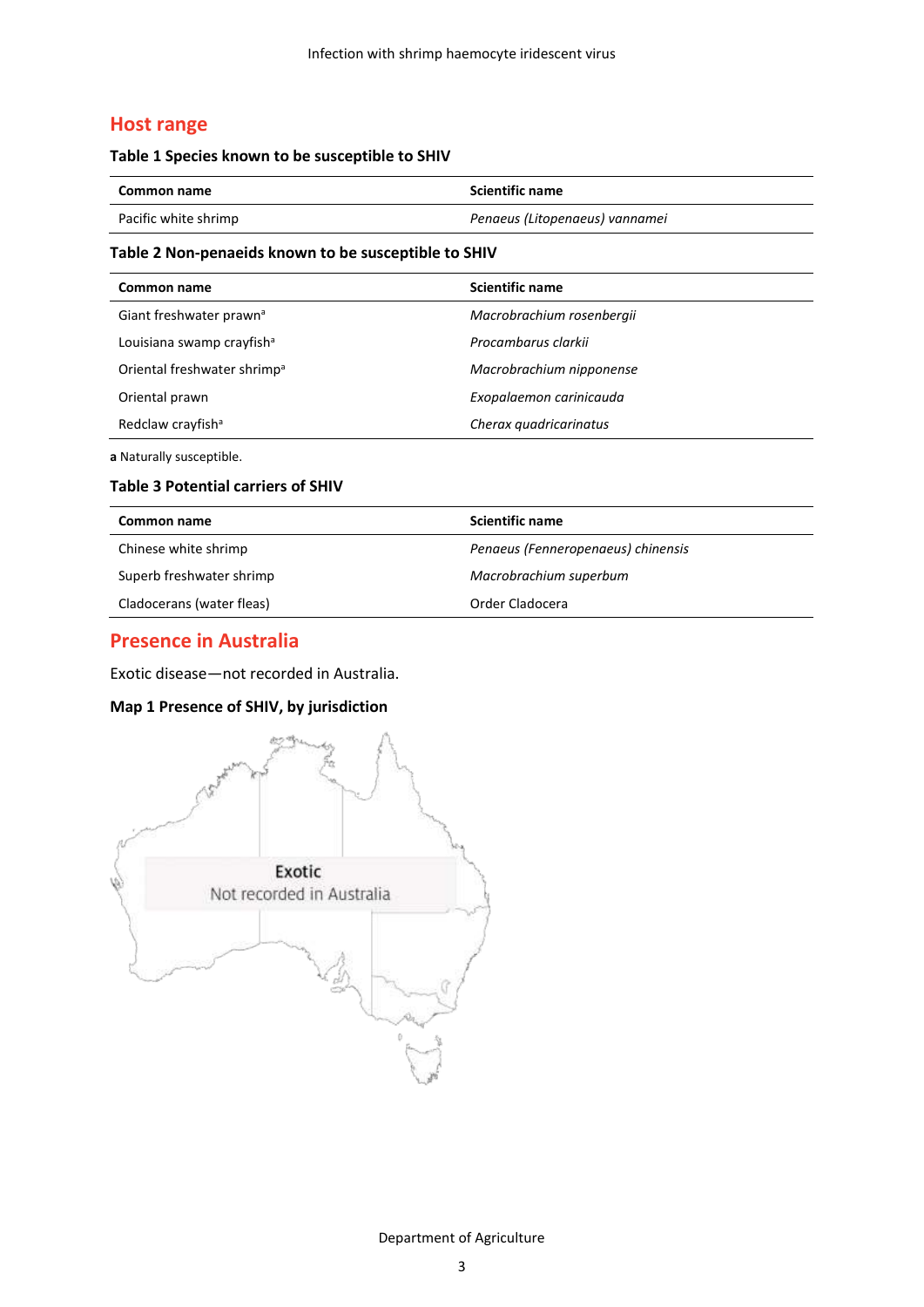# **Epidemiology**

- Infection with SHIV has been responsible for high mortalities (over 80%) in farmed *P. vannamei* and *M. rosenbergii* populations in China since 2014.
- Infection is horizontal via cannibalism of infected shrimp or through contact with infected faeces. Per os and reverse gavage infection experiments in *P. vannamei* resulted in 100% cumulative mortality within 2 weeks.
- Injection challenges exposing *P. vannamei*, *C. quadricarinatus*, and *Procambarus clarkii* to SHIV also resulted in 100% cumulative mortalities.
- Infected *M. rosenbergii* exhibit distinctive clinical signs called white head disease, characterised by a distinct white triangle area under the carapace at the base of the rostrum. This effect is a result of the pale colouration of diseased haematopoietic tissue.
- The virus is found mainly in haematopoietic tissue located above the stomach and at the base of antennae, pereiopods and other appendages. However, SHIV infection is systemic and the virus is also found in the haemocytes, gills, hepatopancreas, pereiopods, and muscle.
- qPCR tests show that the highest levels of virus in infected crustaceans are found in the haematopoietic tissue and haemocytes. The lowest viral levels are in the muscle.

# **Differential diagnosis**

The list of [similar diseases](#page-3-0) in the next section refers only to the diseases covered by this field guide. Gross pathological signs may also be representative of diseases not included in this guide. Do not rely on gross signs to provide a definitive diagnosis. Use them as a tool to help identify the listed diseases that most closely account for the observed signs.

# <span id="page-3-0"></span>**Similar diseases**

Acute hepatopancreatic necrosis disease (AHPND), gill associated virus disease (GAV), infection with infectious myonecrosis virus (MrNV), infection with *Macrobrachium rosenbergii* nodavirus, infection with white spot syndrome virus (WSSV) and infection with yellowhead virus genotype 1 (YHV1).

# **Sample collection**

Perinuclear pale basophilic to dark basophilic inclusion bodies are evident in this group of muscle cells (arrows point at some examples).

# **Emergency disease hotline**

See something you think is this disease? Report it. Even if you're not sure.

Call the Emergency Animal Disease Watch Hotline on **1800 675 888**. They will refer you to the right state or territory agency.

Department of Agriculture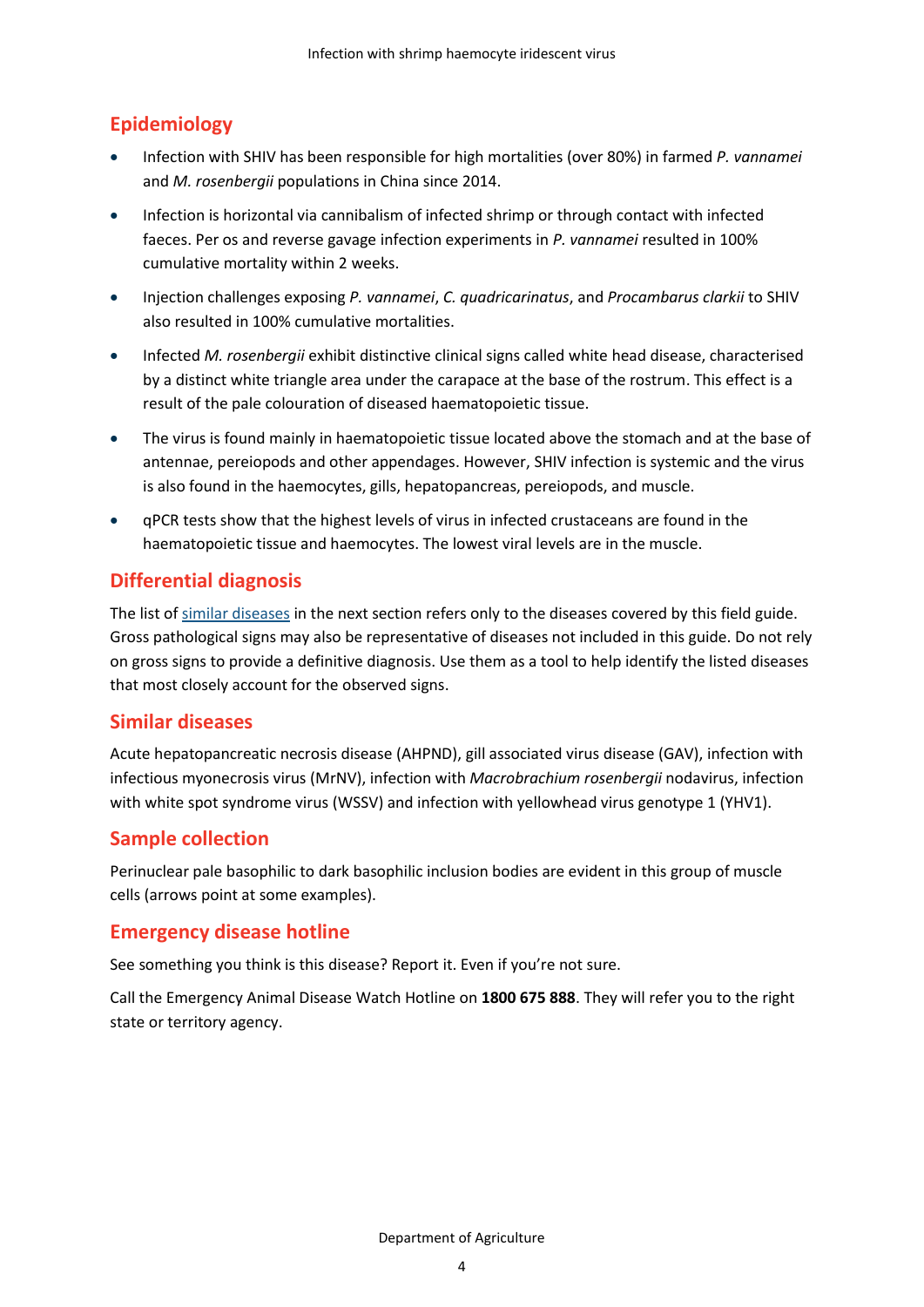# **Microscope images**

**Figure 2 Haematopoietic tissue of Pacific white shrimp (***Penaeus (Litopenaeus) vannamei***) infected with SHIV**



Note: Haemocytes and hepatopancreas cells with dark basophilic cytoplasmic inclusions (a) and numerous necrotic cells with pyknotic nuclei (b). Histological section with haematoxylin and eosin stain. Scale bar = 10 µm. Source: Qiu et al. 2017



**Figure 3 Gills of Pacific white shrimp (***Penaeus (Litopenaeus) vannamei***) infected with SHIV**

Note: Haemocytes and hepatopancreas cells with dark basophilic cytoplasmic inclusions (a) and numerous necrotic cells with pyknotic nuclei (b). Histological section with haematoxylin and eosin stain. Scale bar = 10 µm. Source: Qiu et al. 2017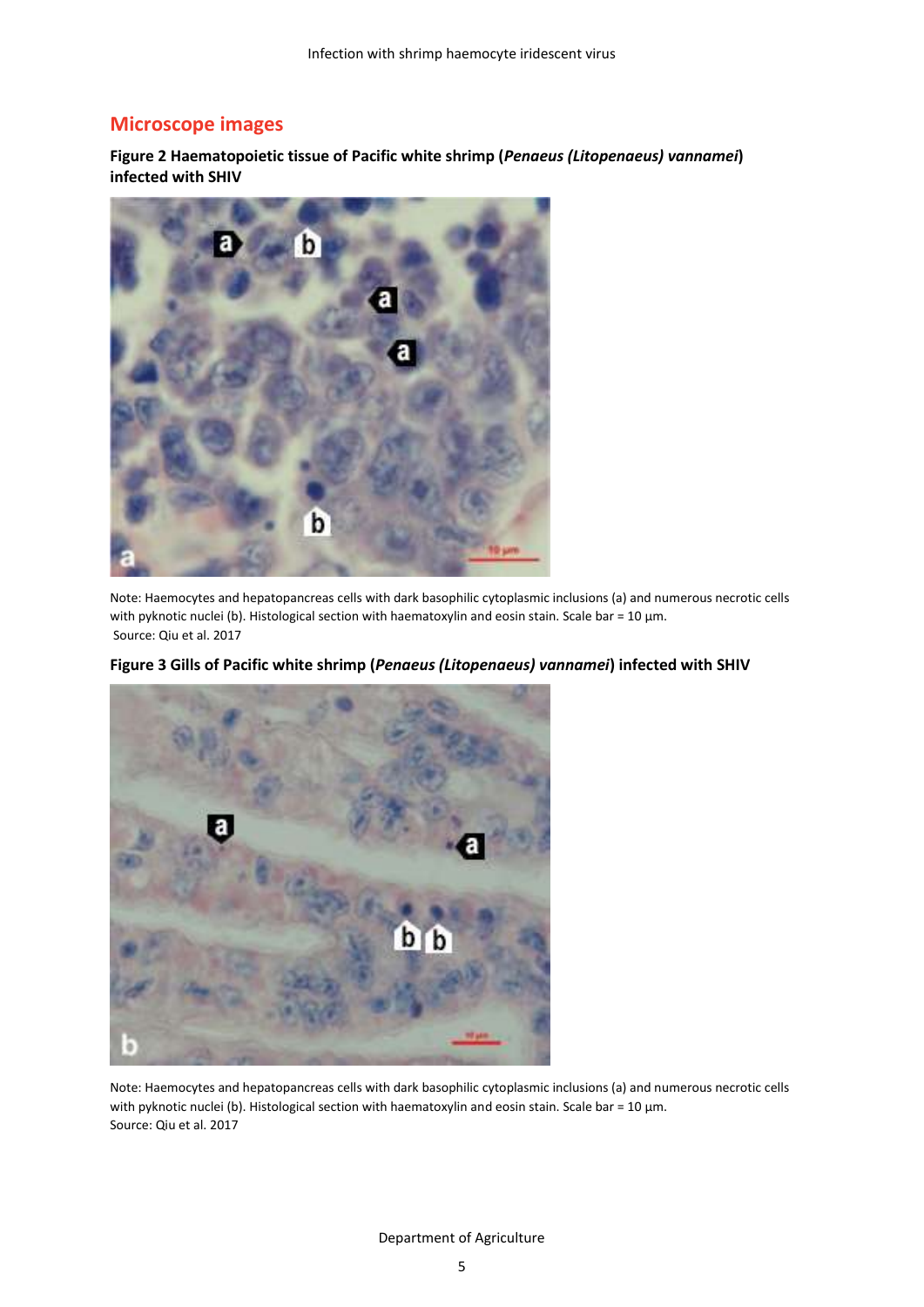**Figure 4 Hepatopancreas of Pacific white shrimp (***Penaeus (Litopenaeus) vannamei***) infected with SHIV**



Note: Haemocytes and hepatopancreas cells with dark basophilic cytoplasmic inclusions (a) and numerous necrotic cells with pyknotic nuclei (b). Histological section with haematoxylin and eosin stain. Scale bar = 10 μm. Source: Qiu et al. 2017



### **Figure 5 Periopods of Pacific white shrimp (***Penaeus (Litopenaeus) vannamei***) infected with SHIV**

Note: Haemocytes and hepatopancreas cells with dark basophilic cytoplasmic inclusions (a) and numerous necrotic cells with pyknotic nuclei (b). Histological section with haematoxylin and eosin stain. Scale bar = 10 µm. Source: Qiu et al. 2017